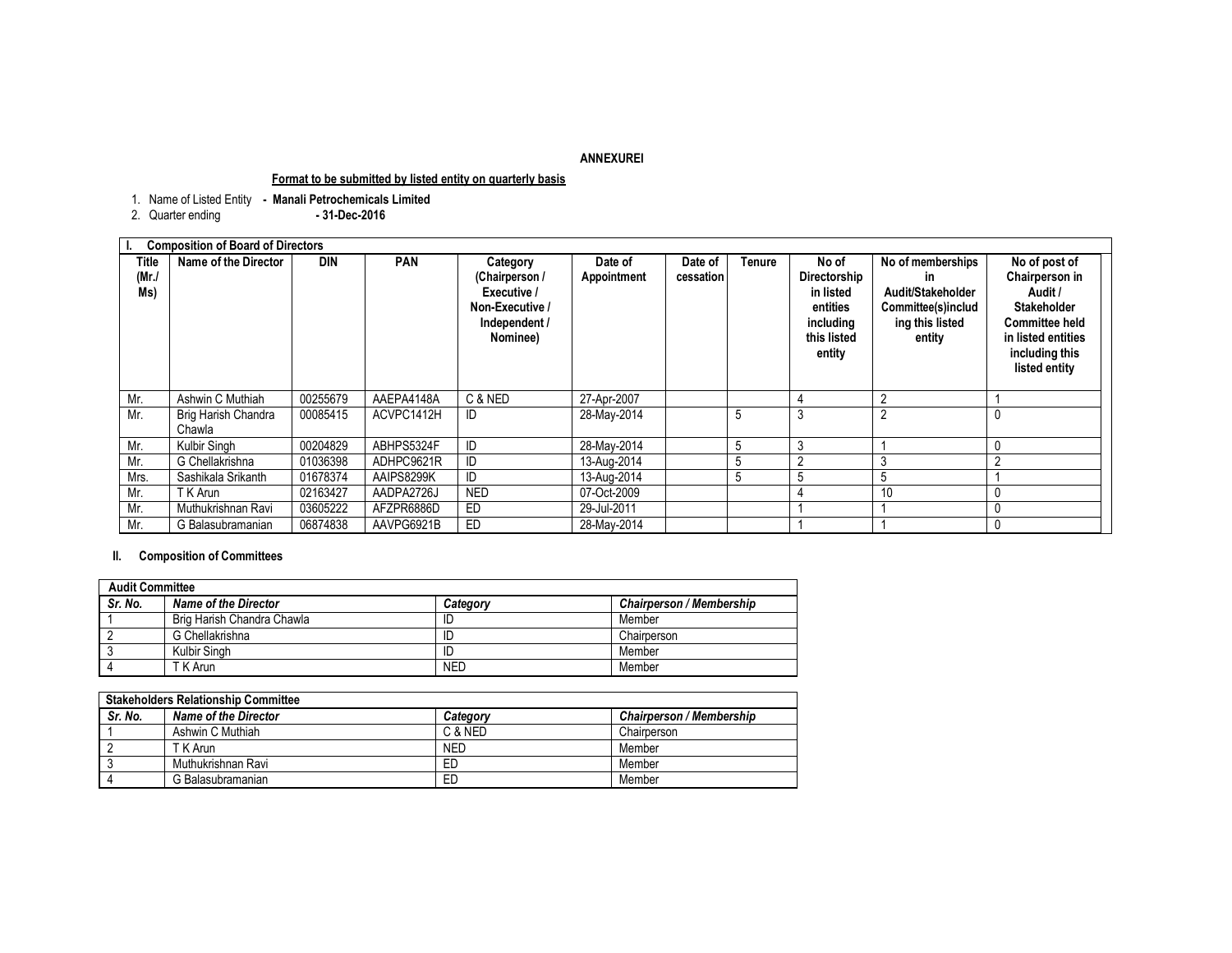| <b>Risk Management Committee</b> |                      |            |                                 |  |  |
|----------------------------------|----------------------|------------|---------------------------------|--|--|
| Sr. No.                          | Name of the Director | Category   | <b>Chairperson / Membership</b> |  |  |
|                                  | T K Arun             | <b>NED</b> | Member                          |  |  |
|                                  | Sashikala Srikanth   | ID         | Chairperson                     |  |  |
|                                  | Muthukrishnan Ravi   | ED         | Member                          |  |  |

| <b>Nomination and Remuneration Committee</b> |                            |            |                                 |  |  |
|----------------------------------------------|----------------------------|------------|---------------------------------|--|--|
| Sr. No.                                      | Name of the Director       | Category   | <b>Chairperson / Membership</b> |  |  |
|                                              | Brig Harish Chandra Chawla | -ID        | Member                          |  |  |
|                                              | Kulbir Singh               | ID         | Chairperson                     |  |  |
|                                              | T K Arun                   | <b>NED</b> | Member                          |  |  |

| III.<br><b>Meeting of Board of Directors</b>           |                                                     |                                                                   |
|--------------------------------------------------------|-----------------------------------------------------|-------------------------------------------------------------------|
| Date(s) of Meeting (if any) in the previous<br>quarter | Date(s) of Meeting (if any) in the relevant quarter | Maximum gap between any two<br>consecutive (in number of<br>days) |
| 08-Sep-2016                                            | 07-Nov-2016                                         | 46                                                                |
| 21-Sep-2016                                            | 07-Nov-2016                                         |                                                                   |
| 04-Aug-2016                                            | 07-Nov-2016                                         |                                                                   |

| IV.<br><b>Meeting of Committees</b> |                                                                |                                                |                                                                   |                                                                   |  |  |
|-------------------------------------|----------------------------------------------------------------|------------------------------------------------|-------------------------------------------------------------------|-------------------------------------------------------------------|--|--|
| Name of the committee               | Date(s) of meeting of the committee in<br>the relevant quarter | Whether reauirement of<br>Quorum met (details) | Date(s) of meeting of the<br>committee in the Previous<br>auarter | Maximum gap between any<br>two consecutive (in number<br>of days) |  |  |
| Risk Management Committee           | 31-Oct-2016                                                    | Yes                                            | 04-Aug-2016                                                       |                                                                   |  |  |
| Stakeholders Relationship Committee | 07-Nov-2016                                                    | Yes                                            | 04-Aug-2016                                                       | 94                                                                |  |  |
| Audit Committee                     | 07-Nov-2016                                                    | Yes                                            | 04-Aug-2016                                                       |                                                                   |  |  |
| Nomination & Remuneration Committee | 07-Nov-2016                                                    | Yes                                            | 04-Aug-2016                                                       |                                                                   |  |  |

| <b>Related Party Transactions</b>                                |                               |
|------------------------------------------------------------------|-------------------------------|
| <b>Subject</b>                                                   | Compliance status (Yes/No/NA) |
| Whether prior approval of audit committee obtained               | Yes                           |
| Whether shareholder approval obtained for material RPT           | Not Applicable                |
| Whether details of RPT entered into pursuant to omnibus approval | Yes                           |
| have been reviewed by Audit Committee                            |                               |